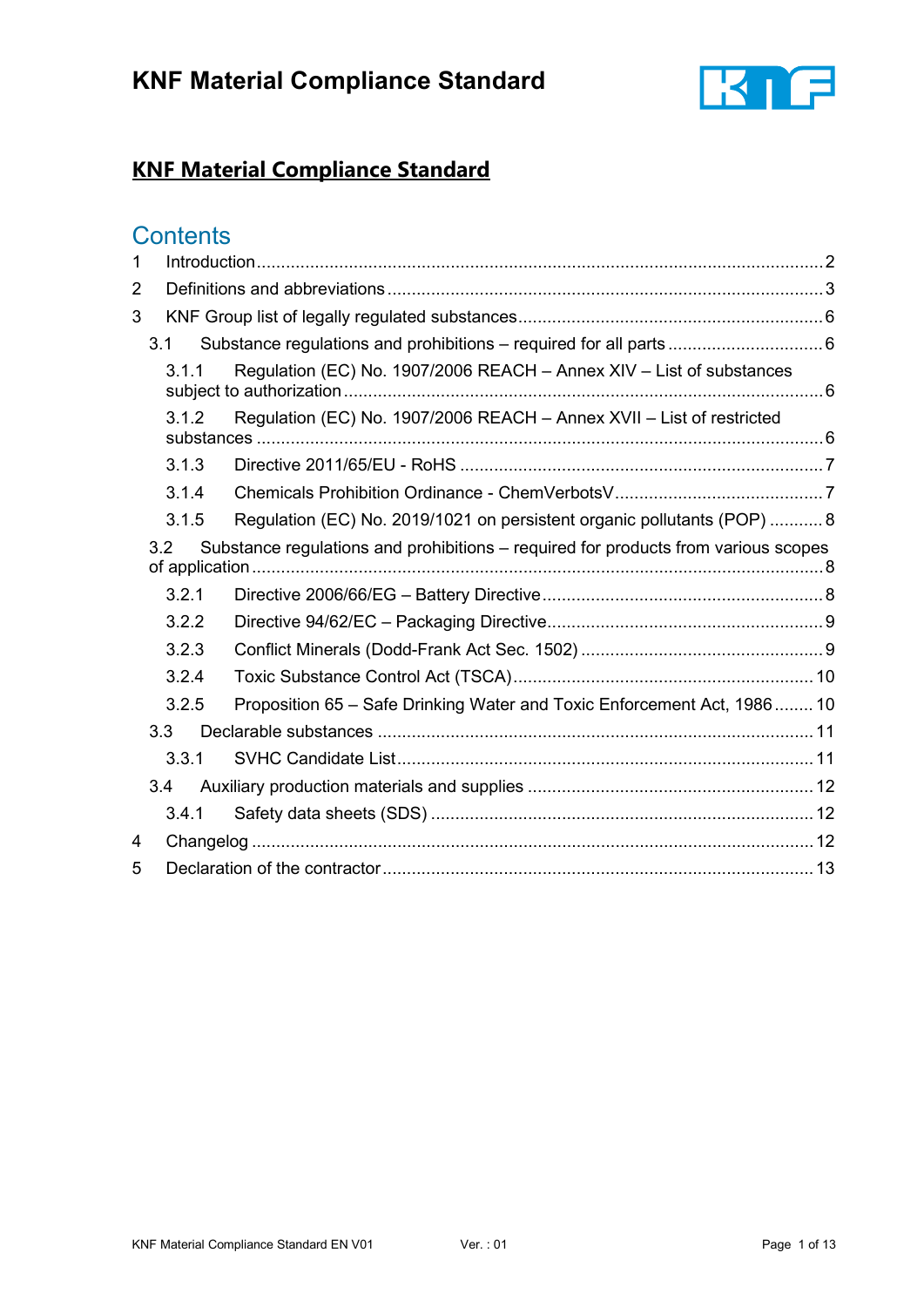

## <span id="page-1-0"></span>**1 Introduction**

This material compliance standard is designed to ensure material compliance in the handling of substances and parts in their development, production, distribution and use.

This material compliance standard describes the requirements of the KNF Group and its affiliates concerning all known legally prohibited, regulated and declarable substances in the current form.

The failure of this standard to map possible legal changes yet does not release the supplier from the need to comply with these legal changes and the latest statutory requirements as amended from time to time.

Suppliers are obliged to procure the latest applicable guidelines, laws and standards for themselves.

The material compliance requirements are as applicable as other product requirements.

The material compliance standard requires all products and their packaging to conform with its specifications to ensure their placement on the market in accordance with the regulations.

Products and raw materials of unknown origin and/or composition or raw materials for which no adequate material data are available must not be used.

Upon request, the KNF Group needs to be provided with the technical data sheets of all the included raw and auxiliary materials for a first article inspection on a case-by-case basis. The KNF Group reserves the right to subject materials to tests and laboratory analyses on a case-by-case basis.

The suppliers of the KNF Group are obliged to provide the material information required to audit their compliance with legal specifications and this standard, free of charge.

The KNF Group makes its material compliance standard available on its website.

Suppliers are required to check the material compliance standard for updates every six months as a minimum. Updated material compliance standards replace their preceding versions and become applicable with immediate effect.

The suppliers of the KNF Group will not be informed of changes or new versions of this standard.

This material compliance standard was created in cooperation with tec4U - Solutions GmbH, Saar-Lor-Lux-Strasse 13, D-66115 Saarbrücken. The standard can be used and/or copied by KNF Group companies and parties involved in the supplier chain. Its use outside the supplier chain in whole or in parts requires permission by the KNF Group and tec4U – Solutions GmbH.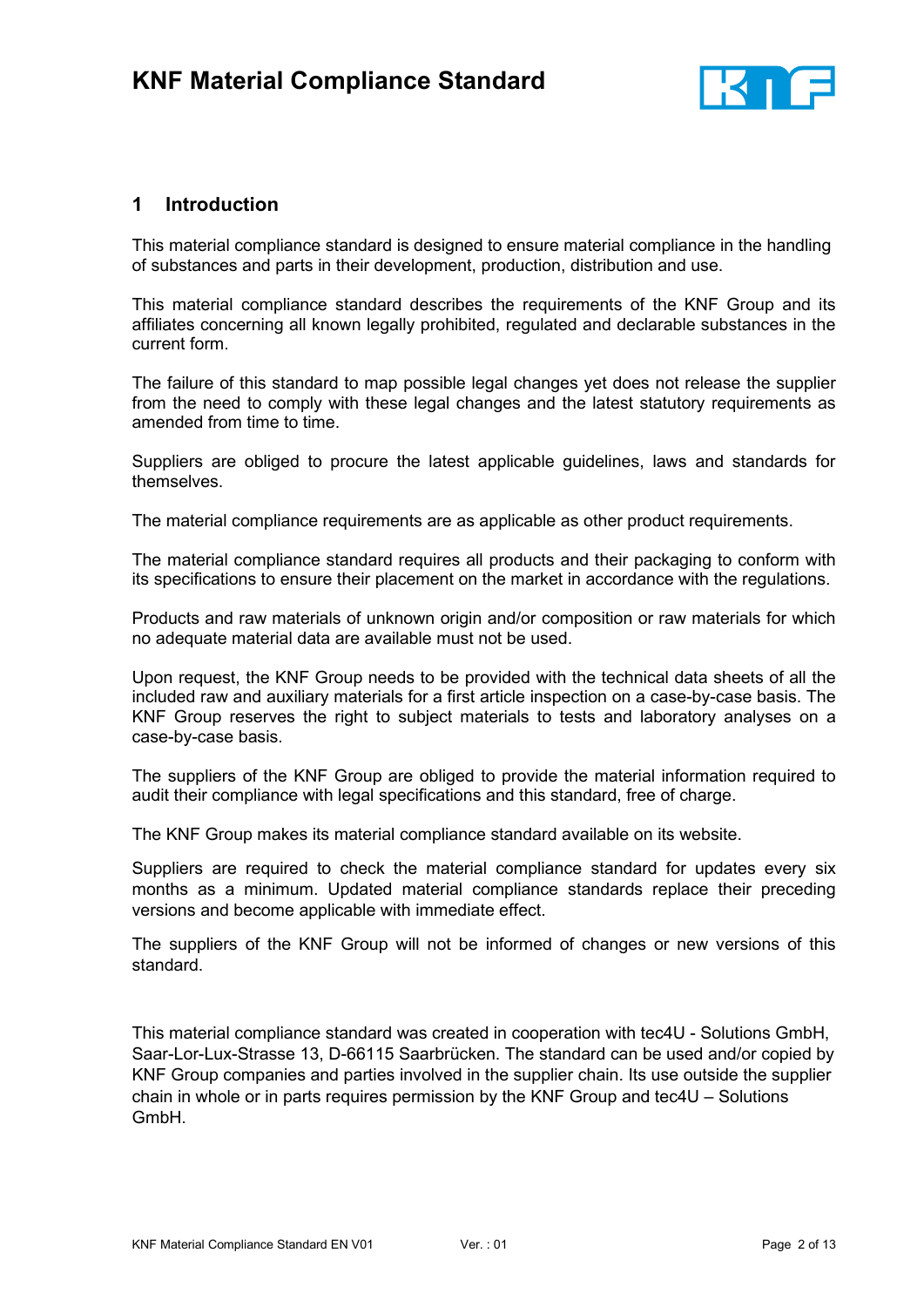

## <span id="page-2-0"></span>**2 Definitions and abbreviations**

#### **Substance:**

A chemical element and its compounds in the natural state or obtained by any manufacturing process, including any additive necessary to preserve its stability and any impurity deriving from the process used, but excluding any solvent which may be separated without affecting the stability of the substance or changing its composition (see REACH section 3.1).

*Examples for chemical compounds* Organic: ethanol, aldehyde Metal: iron, copper, tin Mineral: clay, loam

#### **Preparation**:

A batch, mixture or solution composed of two or more substances (mixture and preparation are synonyms).

*Examples for preparations:* Batch: seeds Mixture: alloy Solution: octane in gasoline

#### **Homogenous material:**

One material of uniform composition throughout or a material, consisting of a combination of materials, that cannot be disjointed or separated into different materials by mechanical actions such as unscrewing, cutting, crushing, grinding and abrasive processes (see RoHS section 3.20). Examples for homogenous materials are individual types of plastic, ceramic, glass, metal, alloy, synthetic resin and coating.

#### **Intentionally added:**

Generally known as the intentional use of a substance contained in a part to achieve a specific attribute, appearance or quality.

#### **Battery or accumulator:**

A source of electrical energy generated by the direct conversion of chemical energy, consisting of one or several (non-rechargeable) primary cells or one or several (rechargeable) secondary cells.

#### **Packaging:**

All products made of any materials of any nature for the containment, protection, handling, delivery and presentation of goods, from raw materials to processed goods, from the producer to the user or the consumer. 'Non-returnable` items used for the same purposes shall also be considered to constitute packaging (see EU Packaging Directive section 3.1)

#### **Packaging components:**

Parts of the packaging that are separable by hand or simple mechanical processes. Additional elements that are directly hanging on or fastened to a product and serve a packaging function are regarded as packaging unless they are an integral part of the product.

#### **Restricted substances:**

Prohibited substances must not be contained in products, components, materials, preparations, process materials and operating supplies in excess of the limits detailed in this document. These substances must only be contained as natural impurities and not be added intentionally. Contaminations with these substances need to be qualitatively stated.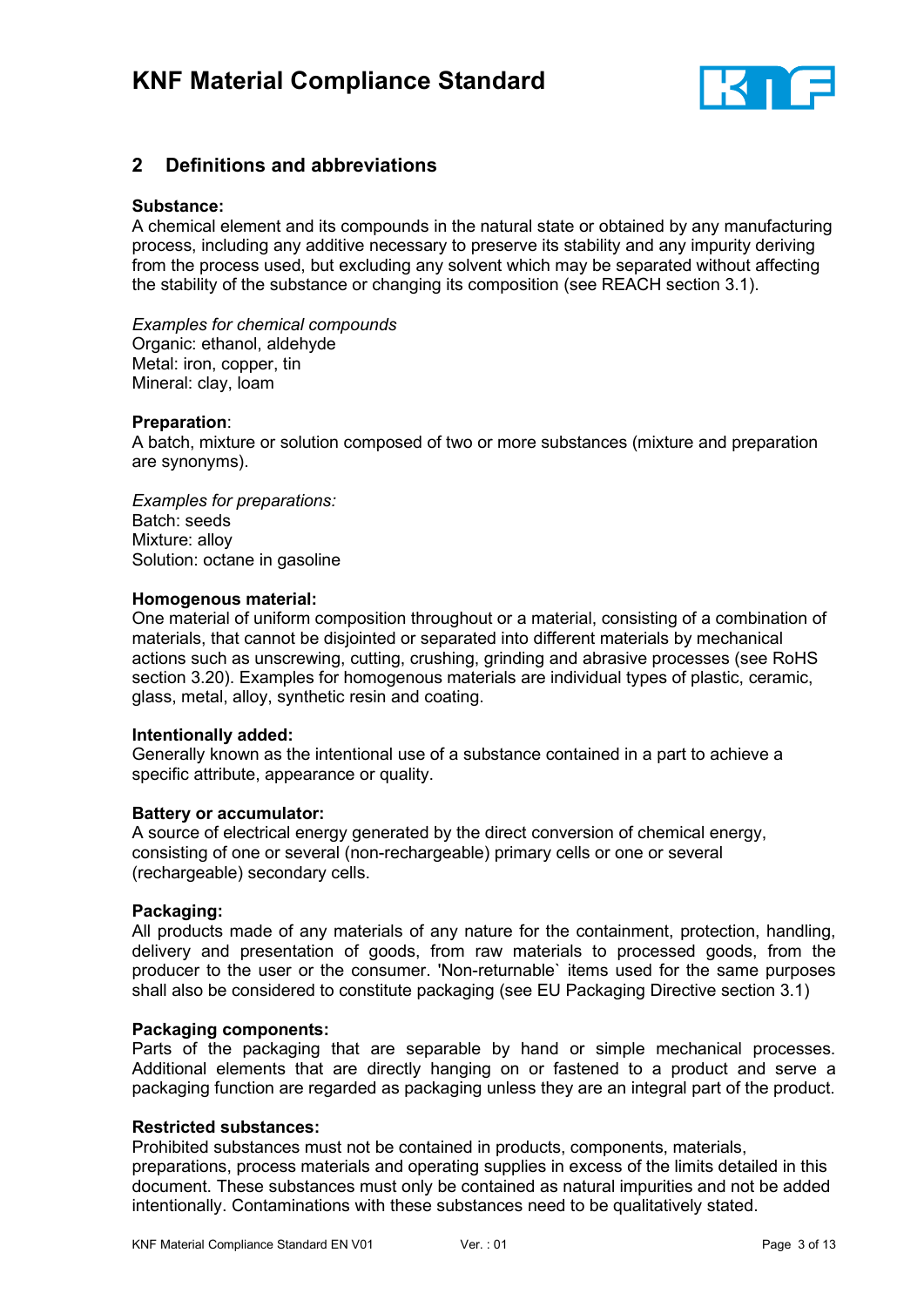

#### **Declarable substances:**

Substances classified as declarable are undesirable in a number of applications and must be declared above the stated limits. The listed substances must be declared for every product, component, material, substance preparation, process material and operating supply. Content limits for the individual substances are specified in this document. No declaration is required below these limits.

#### **Application:**

Means that the substance limit applies to the material or component wherein the substance is contained to achieve a desired functionality.

#### **Article:**

Object provided with a specific form, surface or design in the production process that determines its function to a greater extent than its chemical composition.

#### **Latest application date:**

Date by which an authorization application must be provided according to the REACH Regulation (at least 18 months before the sunset date) so that the substance can also be used in future (deadline).

Information on the authorization application and formal process of applying for authorizations is available at:

<https://echa.europa.eu/de/applying-for-authorisation>

#### **Sunset date:**

Date after which the placing on the market and use of a substance listed in Annex XIV of the REACH Regulation is prohibited in the absence of an authorization.

#### **CAS Number:**

The CAS Number (also CAS Registry Number or CASRN, CAS = Chemical Abstracts Service) is an international identification standard for chemical substances. Every chemical substance (also bio sequences, alloys, polymers) registered in the CAS database has a unique CAS Number.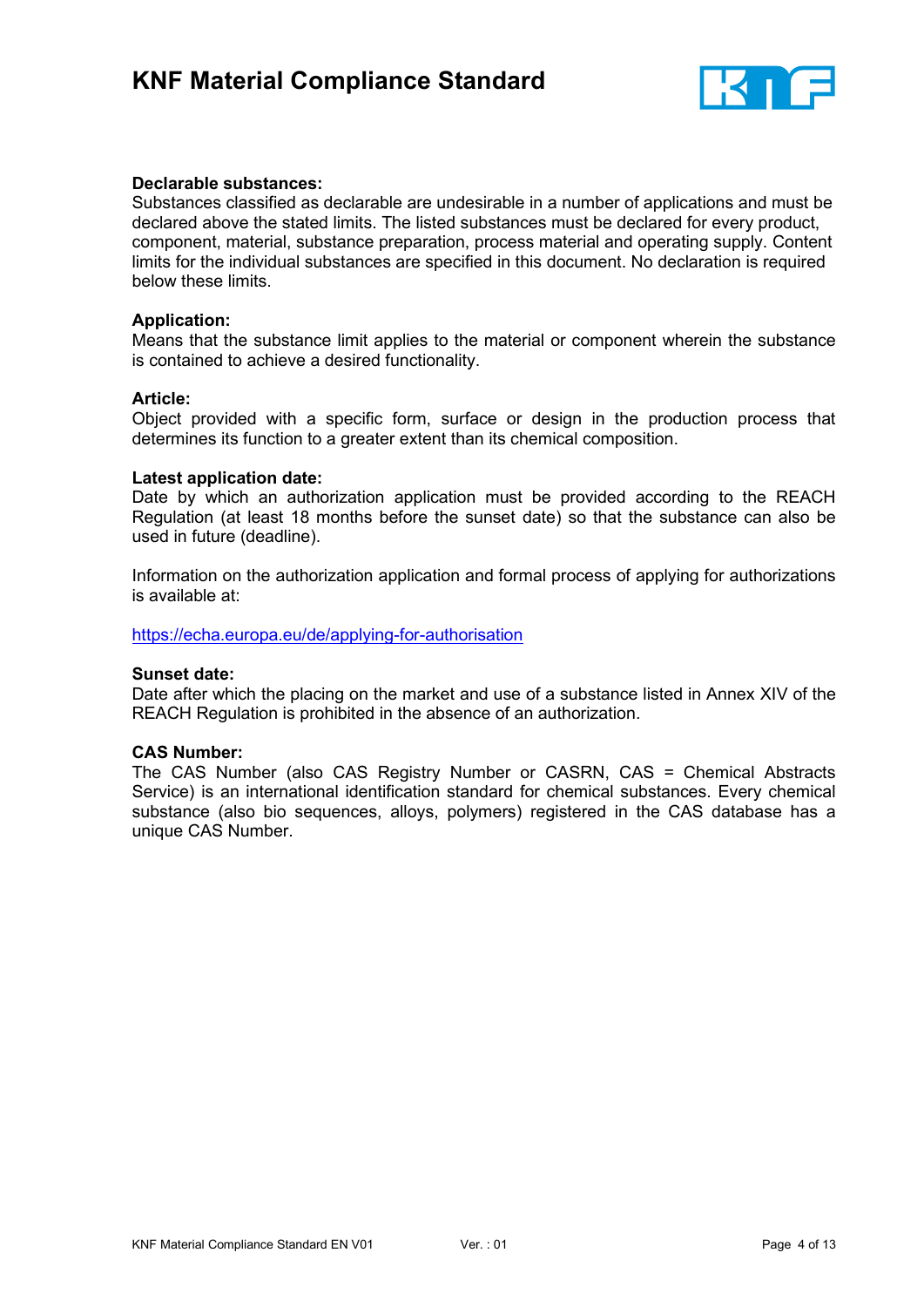

#### **Sources/support:**

Platform for European laws, directives and resolutions in all existing versions and official European languages – with the year of publication and publication number needing to be entered in the search mask <http://eur-lex.europa.eu/>

Support section of the European Chemicals Agency (ECHA): [https://echa.europa.eu/support/guidance](https://echa.europa.eu/de/support/guidance)

REACH CLP Biocide Helpdesk – national information center operated by the German Federal Government: [https://www.reach-clp-biozid-helpdesk.de/DE/Home/Home\\_node.html](https://www.reach-clp-biozid-helpdesk.de/DE/Home/Home_node.html)

REACH Helpdesk – German Federal Environment Agency: [http://www.reach-info.de](http://www.reach-info.de/)

REACH@Baden-Württemberg [https://www.reach.baden-wuerttemberg.de/](https://echa.europa.eu/de/applying-for-authorisation)

Platform for German regulations [https://www.gesetze-im-internet.de/](http://eur-lex.europa.eu/)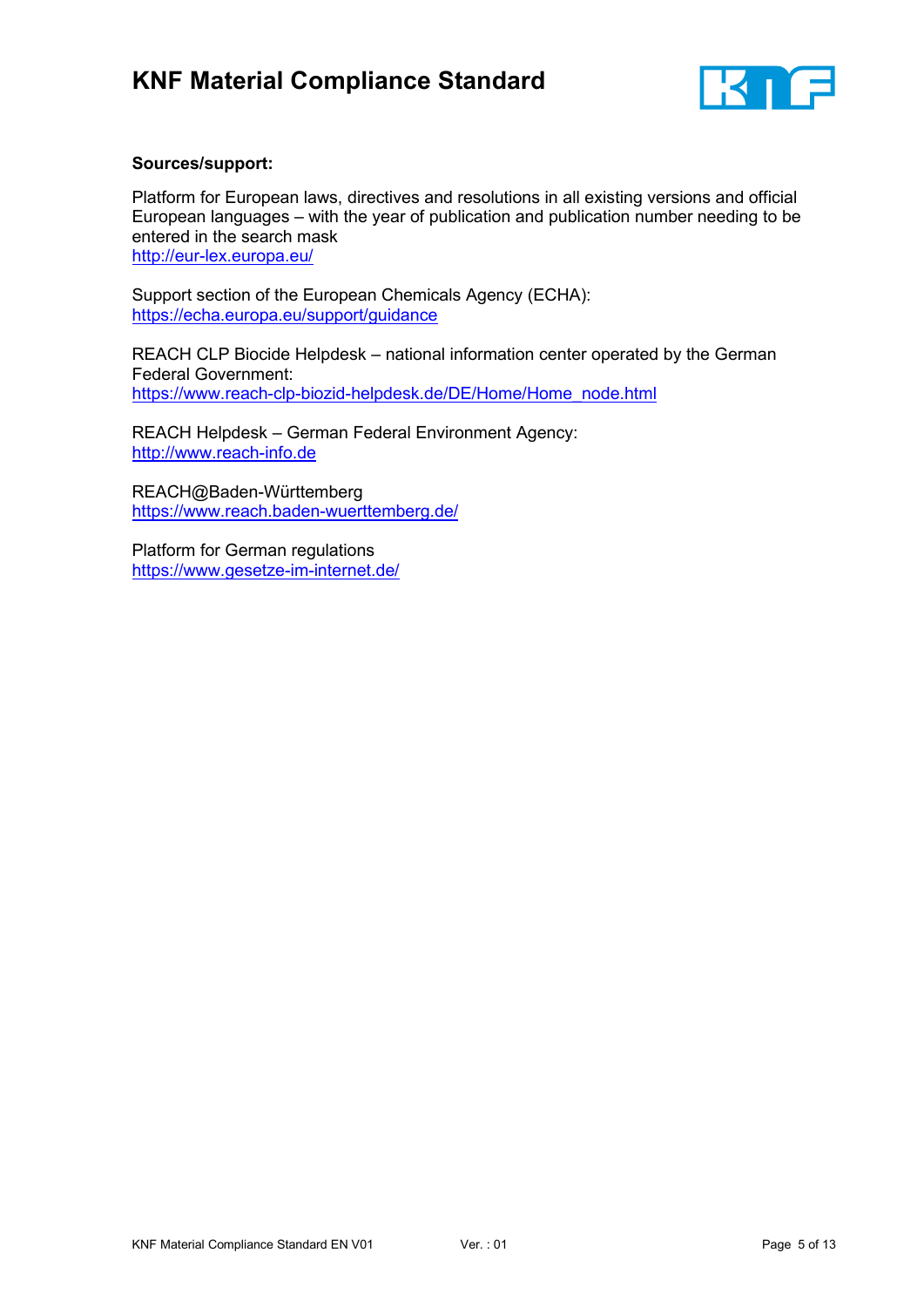

## <span id="page-5-0"></span>**3 KNF Group list of legally regulated substances**

### <span id="page-5-1"></span>**3.1 Substance regulations and prohibitions – required for all parts**

The statutory substance requirements detailed in this section 3.1 apply to all substances, mixtures and parts. The application context is detailed precisely in the respective law.

## <span id="page-5-2"></span>**3.1.1 Regulation (EC) No. 1907/2006 REACH – Annex XIV – List of substances subject to authorization**

Regulation (EC) No. 1907/2006 (or "REACH" for short) came into effect on 01/06/2007.

The inclusion of a substance from the list of substances of very high concern in Annex XIV of the REACH Regulation makes its use subject to authorization at the end of the procedure. After a transition period, the substance must only be used with an authorization or its use is prohibited altogether.

Please see section 2, Definitions and abbreviations, for explanations of the terms "latest application date" and "sunset date".

The latest version of Annex XIV to the REACH Regulation is available here:

[https://www.echa.europa.eu/authorisation-list](https://echa.europa.eu/de/authorisation-list)

## <span id="page-5-3"></span>**3.1.2 Regulation (EC) No. 1907/2006 REACH – Annex XVII – List of restricted substances**

Annex XVII to the REACH Regulation regulates or prohibits specified substances in individual applications/applications defined by the legislator.

The latest version of Annex XVII to the REACH Regulation is available here:

<https://echa.europa.eu/de/substances-restricted-under-reach>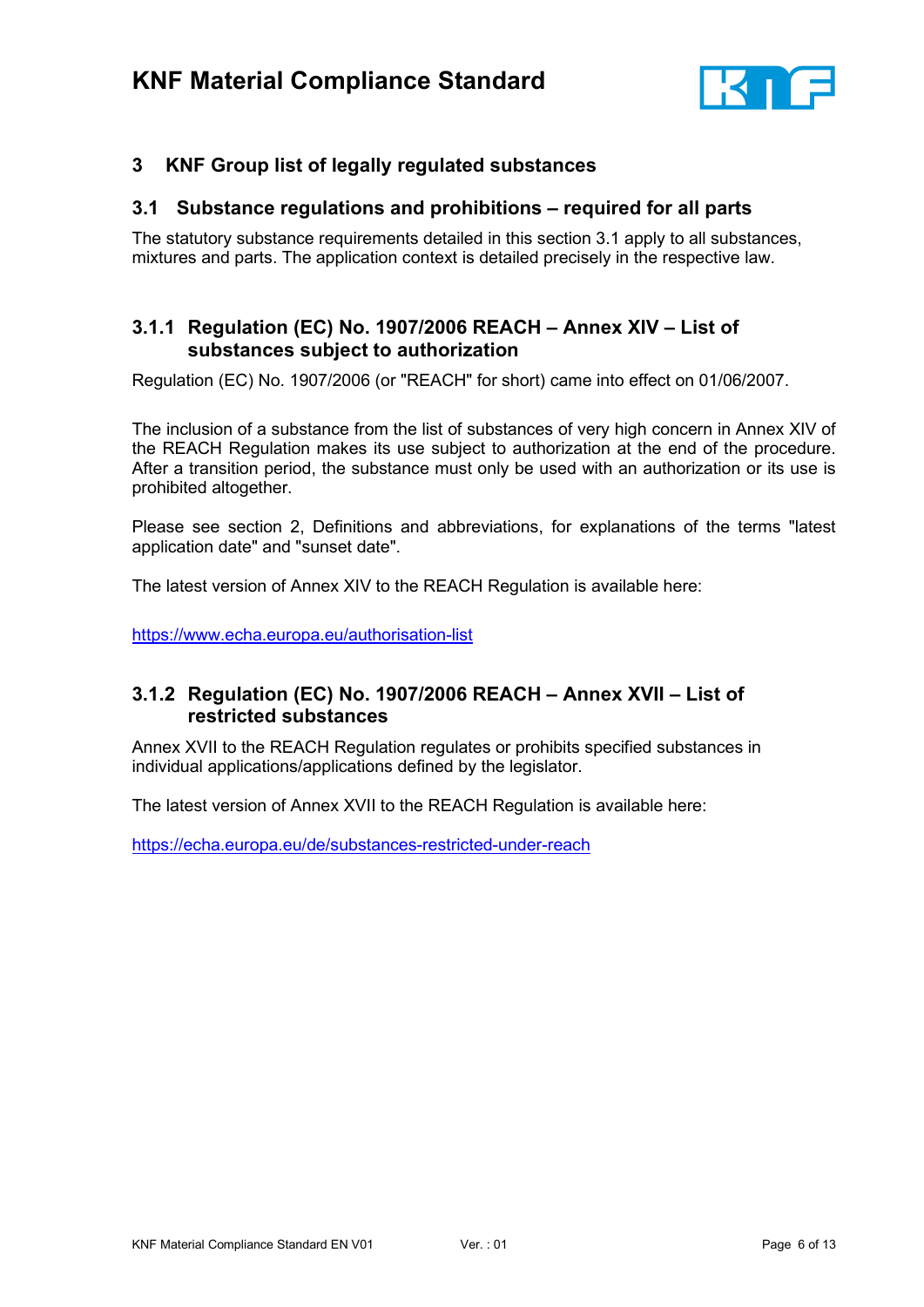

## <span id="page-6-0"></span>**3.1.3 Directive 2011/65/EU - RoHS**

Directive 2011/65/EU of the European Parliament and of the Council of 08 June 2011 on the restriction of the use of certain hazardous substances in electrical and electronic equipment (RoHS Directive) came into effect on 02 January 2013.

The RoHS substance regulations relate to the maximum concentration in the homogenous material of each part.

#### **Table 1: Substance regulations of the RoHS Directive**

| <b>Substance groups</b>                       | Maximum concentration in the homogenous<br>material in percent |  |
|-----------------------------------------------|----------------------------------------------------------------|--|
| Cadmium and cadmium compounds                 | 0.01%                                                          |  |
| Hexavalent chromium (Cr6+) and Cr6+ compounds |                                                                |  |
| Lead and lead compounds                       |                                                                |  |
| Mercury and mercury compounds                 |                                                                |  |
| Polybrominated diphenyl ethers (PBDE)         |                                                                |  |
| Polybrominated biphenyls (PBB)                | 0.10%                                                          |  |
| Di(2-ethylhexyl) phthalate (DEHP)             |                                                                |  |
| Butyl benzyl phthalate (BBP)                  |                                                                |  |
| Dibutyl phthalate (DBP)                       |                                                                |  |
| Diisobutyl phthalate (DIBP)                   |                                                                |  |

If any of your products are RoHS compliant only by using a valid exemption, you must notify us of this exemption with item reference.

## <span id="page-6-1"></span>**3.1.4 Chemicals Prohibition Ordinance - ChemVerbotsV**

The Ordinance on Prohibitions and Restrictions of the Marketing of Dangerous Substances, Preparations and Products according to the Chemicals Act is a German law stipulating specific national requirements over and beyond the REACH Directive. As REACH is directly applicable in EU member states as a directive, an amendment of the ChemVerbotsV that combines the requirements of the REACH and CLP Directives with German chemicals law was passed in the year 2016. This serves the additional stipulation of national requirements for the following substances and substance groups:

#### **Table 2: ChemVerbotsV substances and substance groups**

| <b>Substances/Mixtures</b>   |
|------------------------------|
| Formaldehyde                 |
| Dioxins and furans           |
| Pentachlorophenol            |
| <b>Bio-persistent fibers</b> |

Please see the wording of the law for the requirements and listed exceptions, which came into force on 01/01/2019.

[http://www.gesetze-im-internet.de/chemverbotsv\\_2017/](http://www.gesetze-im-internet.de/chemverbotsv_2017/)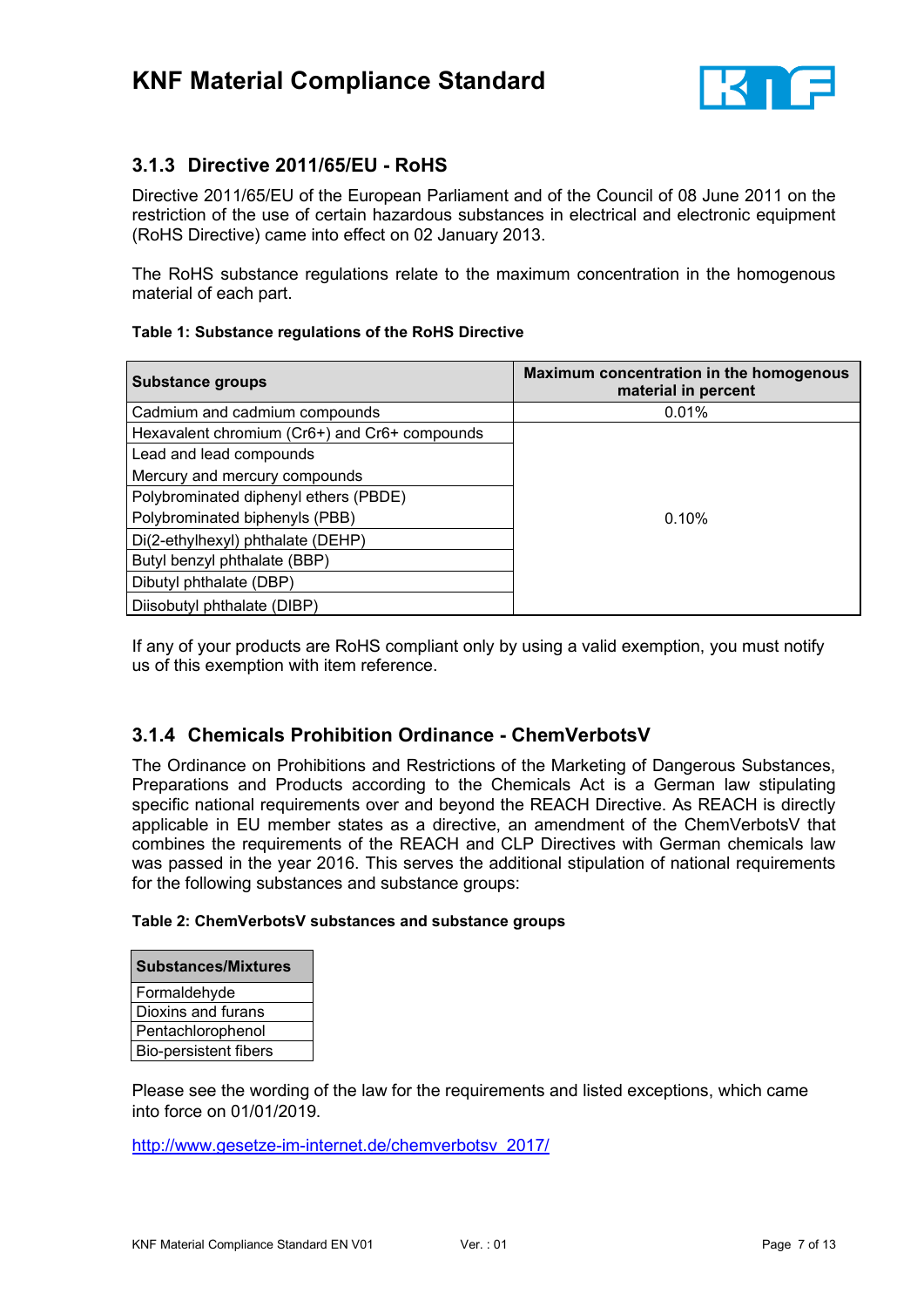

## <span id="page-7-0"></span>**3.1.5 Regulation (EC) No. 2019/1021 on persistent organic pollutants (POP)**

This EU regulation inter alia implements the Stockholm Convention on Persistent Organic Pollutants. The Stockholm Convention is an agreement of prohibitive and restrictive measures for specific persistent organic pollutants that are binding under international law. The Convention thus restricts and/or prohibits the production, use and trading of hazardous chemicals.

Further information on the Stockholm Convention is available from the official website at the following link:

#### <http://chm.pops.int/>

The text of the European implementation can be found on the EU platform:

[http://eur-lex.europa.eu/](https://eur-lex.europa.eu/)

## <span id="page-7-1"></span>**3.2 Substance regulations and prohibitions – required for products from various scopes of application**

In contrast to the substance regulations in section 3.1, suppliers are here required to check if their products come under the respective requirement's scope. Should a supplier be unable to clarify this on their own, they will need to consult the KNF Group.

## <span id="page-7-2"></span>**3.2.1 Directive 2006/66/EG – Battery Directive**

Directive 2006/66/EC of the European Parliament and of the Council of 6 September 2006 on batteries and accumulators and waste batteries and accumulators and repealing Directive 91/157/EEC restricts the use of mercury and cadmium in batteries and accumulators.

#### **Table 3 Substance regulations of the Battery Directive**

| <b>Pure substances</b>        | <b>Maximum concentration</b><br>in the part in percent | <b>Application restrictions</b>         |
|-------------------------------|--------------------------------------------------------|-----------------------------------------|
| Mercury and mercury compounds | $0.0005\%$                                             | Batteries and accumulators              |
| Cadmium and cadmium compounds | 0.002%                                                 | Appliance batteries and<br>accumulators |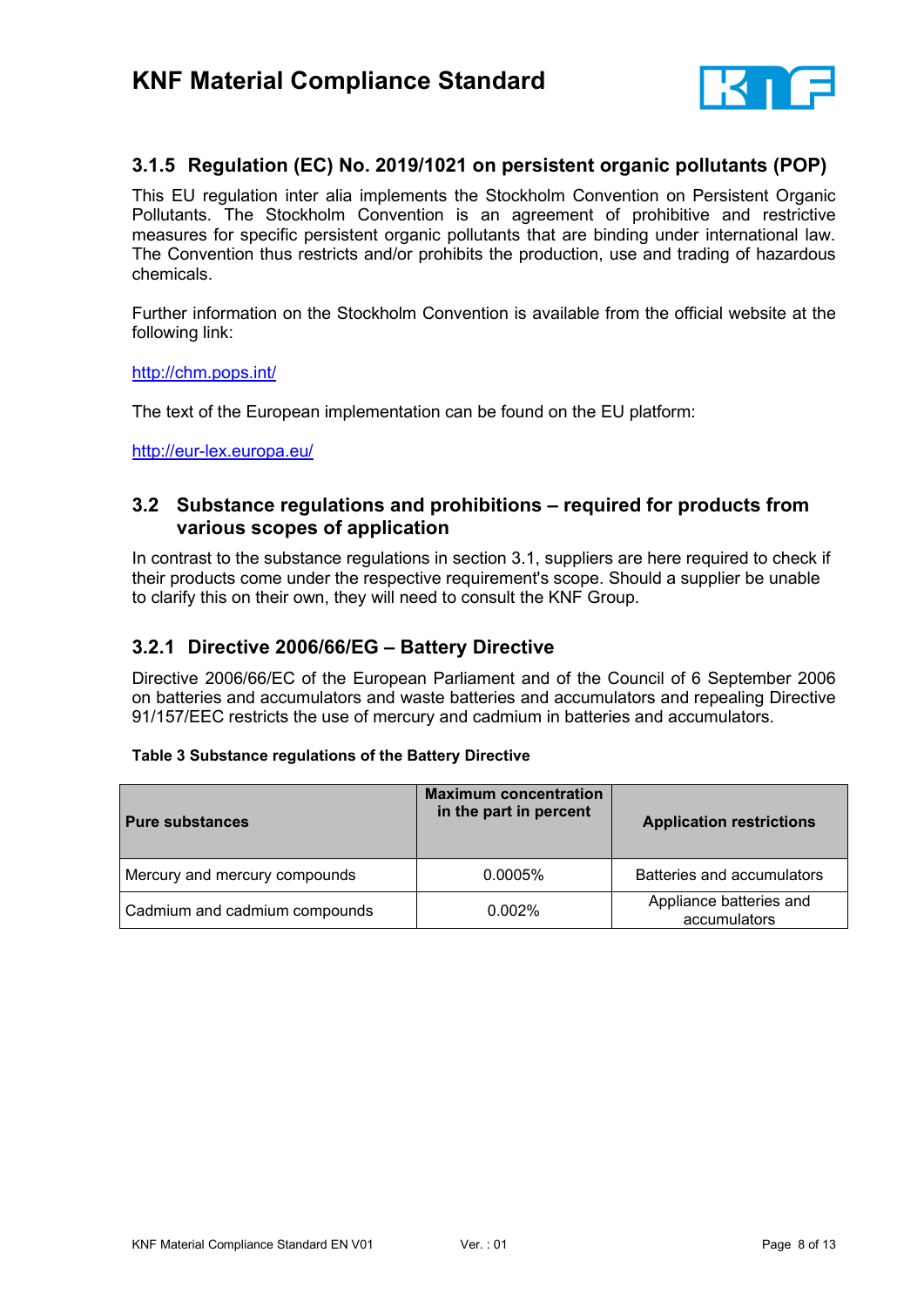

## <span id="page-8-0"></span>**3.2.2 Directive 94/62/EC – Packaging Directive**

Directive 94/62/EC of the European Parliament and the Council of 20 December 1994 on packaging and packaging waste restricts the concentration of heavy metals in packaging.

#### **Table 4: Substance restrictions in packaging**

| Pure substances and substance groups   | <b>Maximum concentration in</b><br>packaging or packaging<br>components in ppm by<br>weight |
|----------------------------------------|---------------------------------------------------------------------------------------------|
| Lead, cadmium, mercury and chromium VI | 1በበ*                                                                                        |

**\*cumulative**

## <span id="page-8-1"></span>**3.2.3 Conflict Minerals (Dodd-Frank Act Sec. 1502)**

Section 1502 of the Dodd-Frank Wall Street Reform and Consumer Protection Act required the Securities and Exchange Commission (SEC) to issue new disclosure and reporting obligations for U.S. publicly traded companies concerning minerals that directly or indirectly finance or benefit armed groups in the Democratic Republic of the Congo (DRC) or in adjoining countries ("conflict minerals" which have been classified as "3TG" are Tin, Tantalum, Tungsten and Gold). In August 2012, the SEC adopted rules implementing these requirements.

KNF is not a publicly traded company, smelter, fabricator, or a miner of minerals or raw minerals. We are not subject to the SEC Conflict Minerals disclosure requirements rule and we are not required to fulfill this U.S. law. Nevertheless, KNF, through its global position and social responsibility, strives to comply with the requirements of the Dodd-Frank Act (Sec. 1502) to the extent possible. KNF requires detailed information on potential conflict minerals and their origin from suppliers in order to be able to pass these on to reporting customers in the course of business activities. Suppliers must properly complete, a latest revision, Conflict Minerals Reporting Template (CMRT) if their products contain the following raw materials or if this cannot be ruled out:

- Tin
- Tantalum
- Tungsten
- Gold

The Conflict Minerals Statement must be in the form of the fully completed Conflict Minerals Reporting Template (CMRT) of the Responsible Minerals Initiative (RMI)

The Conflict Minerals Reporting Template (CMRT) can be obtained from the following link:

<http://www.responsiblemineralsinitiative.org/reporting-templates/cmrt/>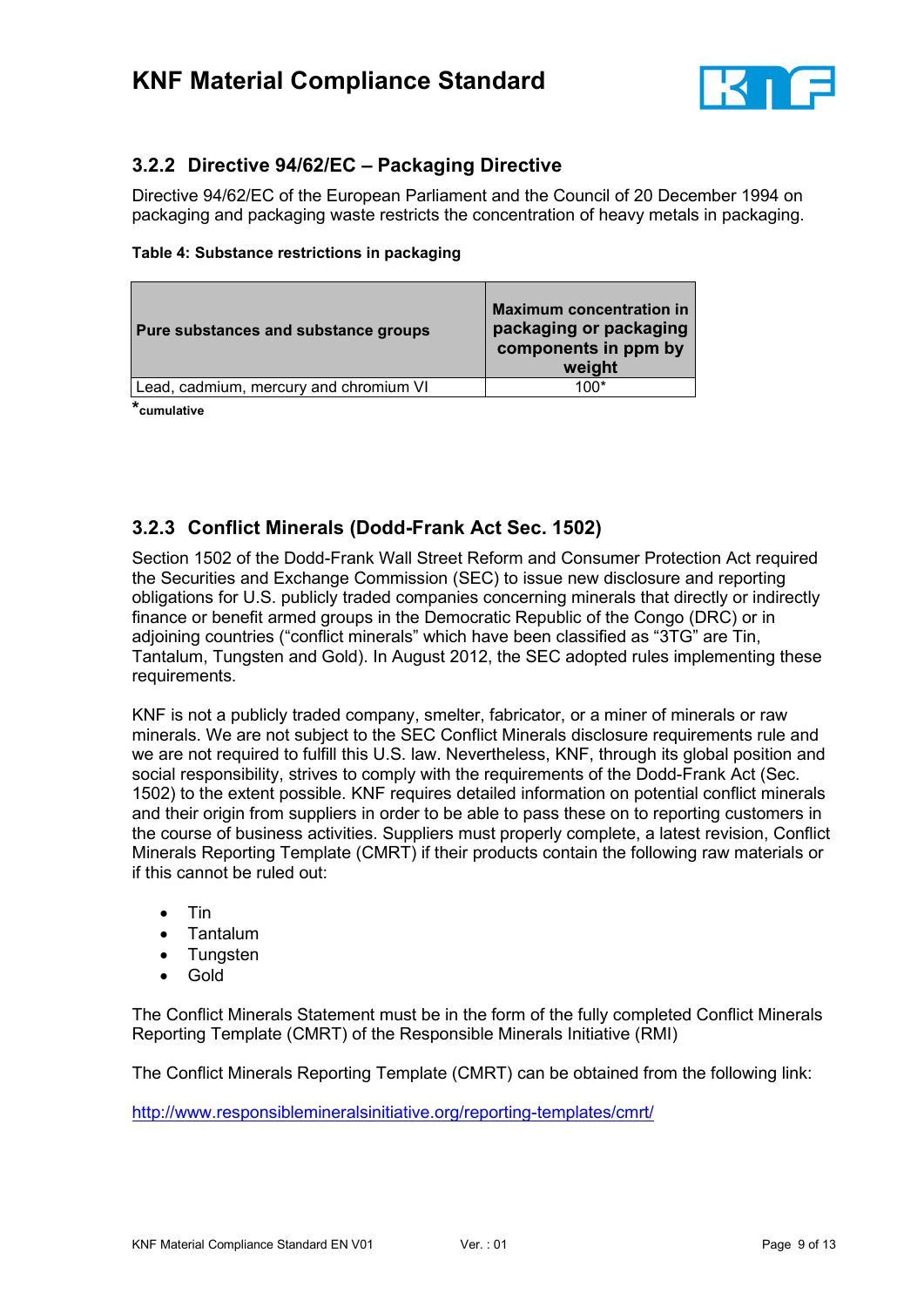

## <span id="page-9-0"></span>**3.2.4 Toxic Substance Control Act (TSCA)**

The United States Environmental Protection Agency (EPA) has restricted five substances in the Toxic Substances Control Act (TSCA) Section 6 (h).

The sale of chemicals, mixtures and parts containing the restricted substances is regulated in the United States. There are currently many different transition periods and some exemptions depending on the substance.

#### **Table: TSCA restricted substances**

| <b>Substance</b>                                | <b>CAS-Number</b> |  |
|-------------------------------------------------|-------------------|--|
| Decabromodiphenyl ether (decaBDE)               | 1163-19-5         |  |
| Pentachlorothiophenol (PCTP)                    | 133-49-3          |  |
| Hexachlorobutadiene (HCBD)                      | 68937-41-7        |  |
| $(2,4,6$ tris (tert butyl)phenol $(2,4,6$ TTBP) | 732-26-3          |  |
| Hexachlorobutadiene (HCBD)                      | 87-68-3           |  |

In addition to the restrictions, communication obligations come into force in the presence of any one of the five substances, which are comparable to the obligations under Article 33 of the REACH Regulation.

The requirements which came into force between 01 and 08 March 2021, as well as the listed exceptions, can be found in the legal text.

<https://www.epa.gov/chemicals-under-tsca>

## <span id="page-9-1"></span>**3.2.5 Proposition 65 – Safe Drinking Water and Toxic Enforcement Act, 1986**

The Safe Drinking Water and Toxic Enforcement Act, 1986 (also known as California Proposition 65) is a California law enacted in 1986 that promotes clean drinking water. It is further intended to prevent carcinogens, as well as substances that can cause deformities, from entering consumer products.

"No person shall, in the course of his or her business, whether knowingly or unknowingly, expose others to a chemical that, based on current knowledge, may cause cancer or result in neonatal malformations without providing consumers with clear, conspicuous, and reasonable notice of that risk." - California Proposition 65, The Safe Drinking Water and Toxic Enforcement Act, 1986.

KNF Group would like to be notified of the presence of Proposition 65 substances in supplied items by the supplier.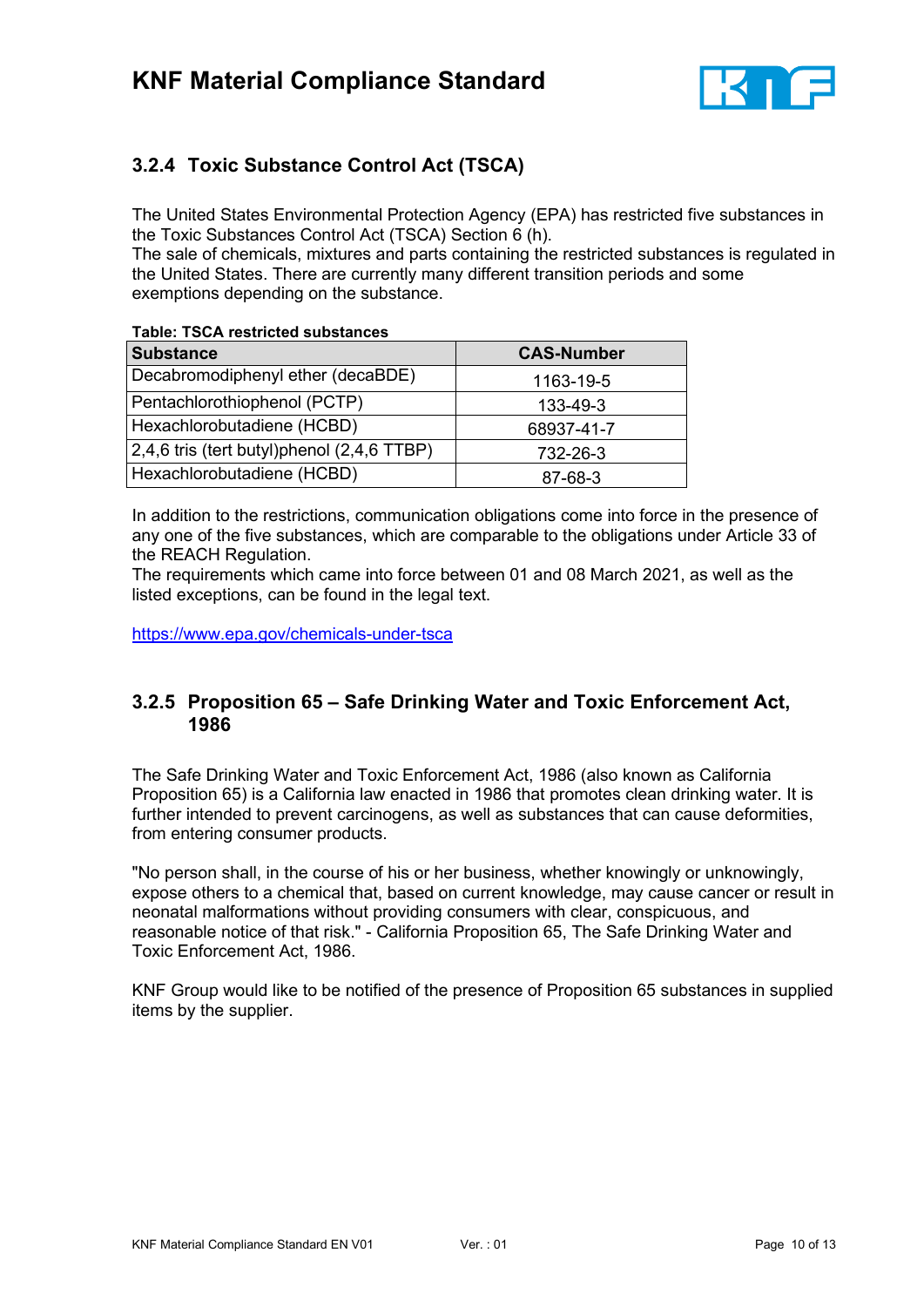

## <span id="page-10-0"></span>**3.3 Declarable substances**

### <span id="page-10-1"></span>**3.3.1 SVHC Candidate List**

The latest version of the official SVHC Candidate List as per REACH (Regulation 1907/2006/EC) is always retrievable at the following address:

<https://echa.europa.eu/de/candidate-list-table>

Article 33 of the REACH Regulation requires every supplier to ensure the following:

(1) Any supplier of a part containing a substance meeting the criteria in Article 57 and identified in accordance with Article 59(1) in a concentration above 0,1 % weight by weight (w/w) shall provide the recipient of the part with sufficient information, available to the supplier, to allow safe use of the article including, as a minimum, the name of that substance.

Substances of very high concern (SVHC Candidate List) contained in

- Components
- Replacement parts
- Accessories
- Packaging

If supplied articles contain SVHCs published in the so-called Candidate List as per section 59.1 of Regulation 1907/2006/EC in proportions exceeding 0.1 % by weight, the supplier is required to include all the information as per section 33.1 of Regulation 1907/2006/EC with the delivery unprompted. This also applies if such a substance has only been included in the Candidate List during the ongoing supply relationship.

Upon request, private consumers need to be supplied with this information within 45 days free of charge.

According to a ruling by the European Court of Justice, the concept of "Once an Article, Always an Article" applies. As soon as an article exceeds the concentration limit of 0.1 %, the presence of this SVHC candidate substance must be communicated.

If you supply articles with SVHC candidate substances greater than 0.1% (w/w), we expect you to submit your SCIP dossier number in addition to your Article 33 notification.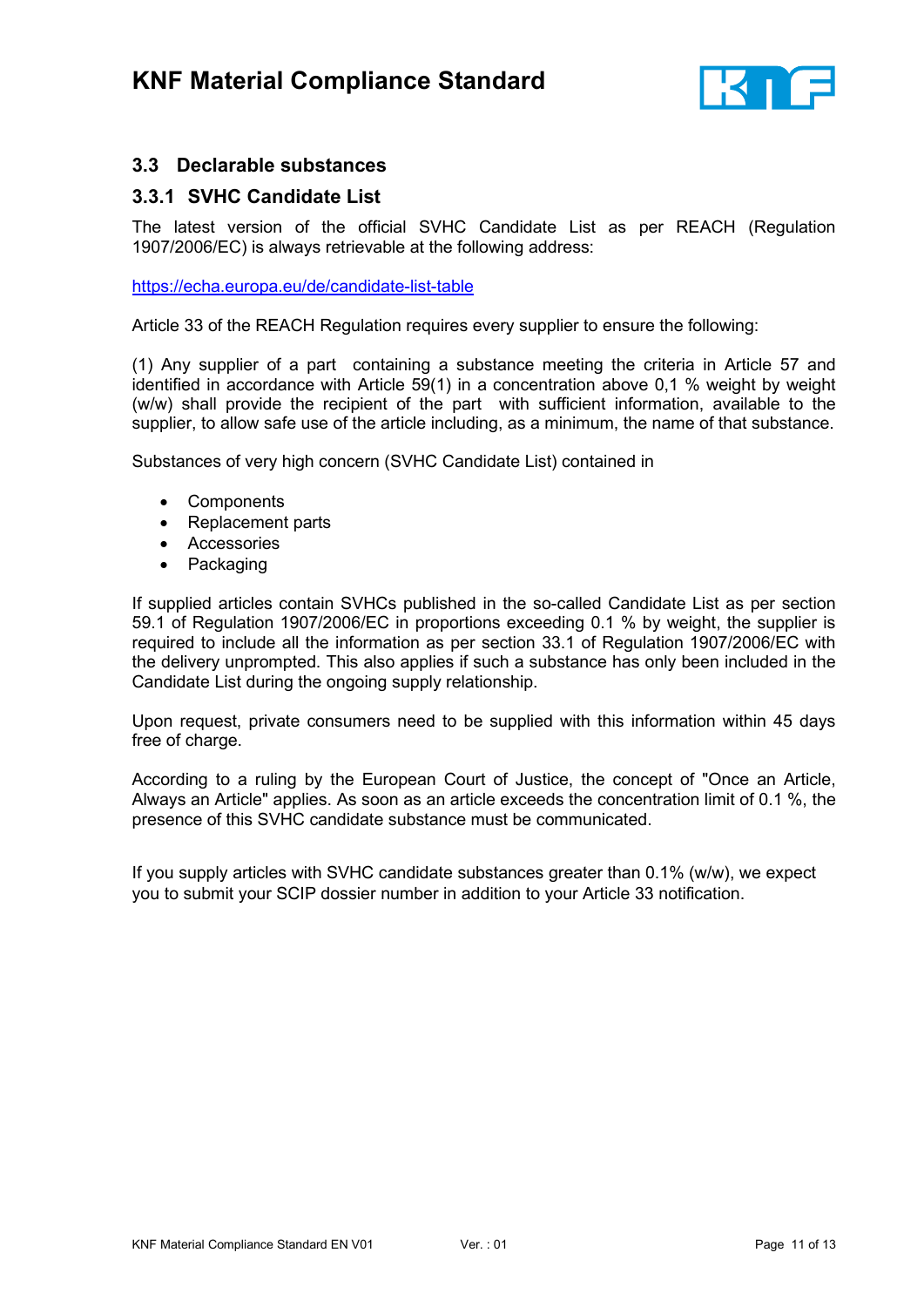

## <span id="page-11-0"></span>**3.4 Auxiliary production materials and supplies**

## <span id="page-11-1"></span>**3.4.1 Safety data sheets (SDS)**

The safety data sheet is the central element of the communication in the supply chain for hazardous substances and mixtures. It provides information on the following attributes:

- Identity of the product
- Associated risks
- Safe handling
- Prevention measures
- Emergency measures

The requirements for safety data sheet contents and formats are set out in Article 31 and Annex II of the REACH Regulation (EC) No. 1907/2006.

The supplier of a substance/mixture is responsible for completing the safety data sheet in full and technically correct.

The safety data sheet needs to be provided to the KNF Group free of charge on paper, in electronic form or as a download option no later than on the day of the first delivery.

Suppliers need to immediately update (section 31 (9)) the SDS as soon as

- new information becomes available that is able to affect risk management measures
- an authorization has been granted or rejected
- a restriction has been passed

The corrected version must be provided to clients who have been supplied with deliveries during the last twelve months.

## <span id="page-11-2"></span>**4 Changelog**

| Ver. | Changes                                      | Date       |
|------|----------------------------------------------|------------|
| 00   | Document created                             | 26.03.2021 |
|      | Added: SCIP, Prop 65, TSCA, signature field. | 20.01.2022 |